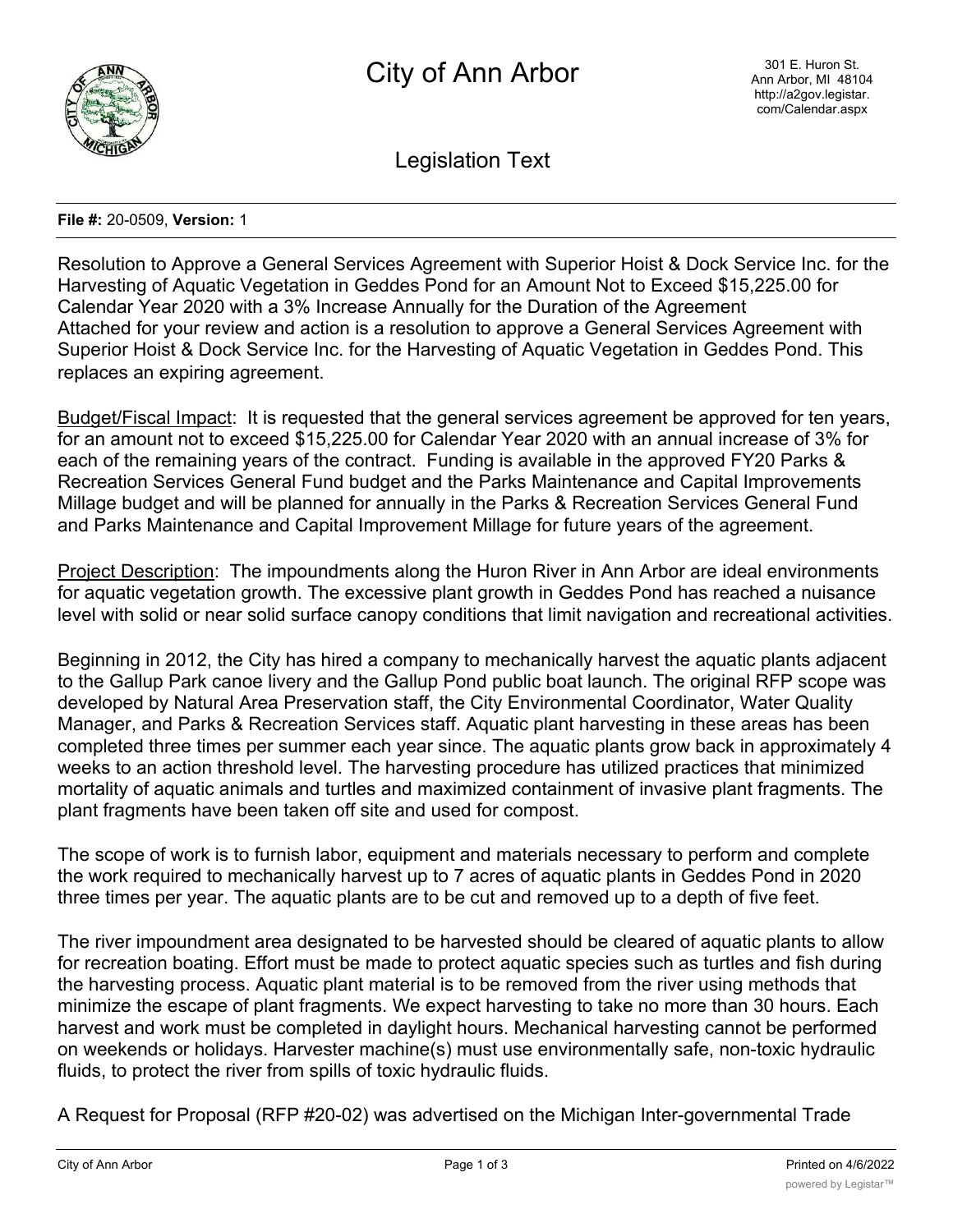Network as well as on the City of Ann Arbor Purchasing website. Bids were received from two companies:

|                                                        |                                                                                        |                            | 1 <sup>st</sup> Year 2 <sup>nd</sup> Year 3 <sup>rd</sup> Year 4 <sup>th</sup> Year | 5 <sup>th</sup> Year              |
|--------------------------------------------------------|----------------------------------------------------------------------------------------|----------------------------|-------------------------------------------------------------------------------------|-----------------------------------|
| Superior Hoist & Dock Service*<br>Clearwater           | \$24,900 \$24,900 \$24,900                                                             | \$15,225 \$15,687 \$16,149 | \$16,632<br>\$24,900                                                                | \$17,115<br>\$24.900              |
| <b>Superior Hoist &amp; Dock Service</b><br>Clearwater | 6th Year 7th Year 8th Year<br>\$17,640 \$18,165 \$18,711<br>\$24,900 \$24,900 \$24,900 |                            | 9th Year<br>\$19,278<br>\$24,900                                                    | 10th Year<br>\$19.845<br>\$24.900 |

\*Lowest Responsible Bid

Upon receiving the bids, staff conducted interviews with Superior Hoist & Dock Service, Inc. Based on the bid and the interviews, staff recommends moving forward with Superior Hoist & Dock Service, Inc.

Superior Hoist & Dock Service, Inc. complies with the requirements of the City's non-discrimination, prevailing wage, and living wage ordinances.

It is requested that the general services agreement be approved for ten years, to not exceed the annual amount quoted in the RFP response. Funding is available in the FY2020 Parks & Recreation Services General Fund budget and FY2020 approved Parks Maintenance and Capital Improvements budget and will be planned for in budget plans for future years.

Prepared by: Josh Landefeld, Parks & Recreation Services Deputy Manager

Reviewed by: Colin Smith, Parks & Recreation Services Manager and Derek Delacourt,

Community Services Area Administrator

Approved by: Tom Crawford, Interim City Administrator

Whereas, The impoundments along the Huron River in Ann Arbor are ideal environments for aquatic vegetation growth;

Whereas, Beginning in 2012, the City has hired a company to mechanically harvest the aquatic plants adjacent to the Gallup Park canoe livery and the Gallup Pond public boat launch;

Whereas, The City issued Request for Proposal #20-02 for Harvesting of Aquatic Vegetation in Geddes Pond and two bids were received, with the proposal from Superior Hoist & Dock Service, Inc. being selected for the reasons stated above;

Whereas, Funding is available in the approved FY2020 Parks & Recreation Services General Fund budget and FY2020 Parks Maintenance and Capital Improvements Millage budget and staff plans to budget sufficient funding in future years; and

Whereas, Superior Hoist & Dock Service, Inc. has submitted all required Non-Discrimination, Prevailing Wage, Living Wage, and Conflict of Interest Disclosure forms and complies with the requirements of the City's Non-Discrimination, Prevailing Wage and Living Wage Ordinances;